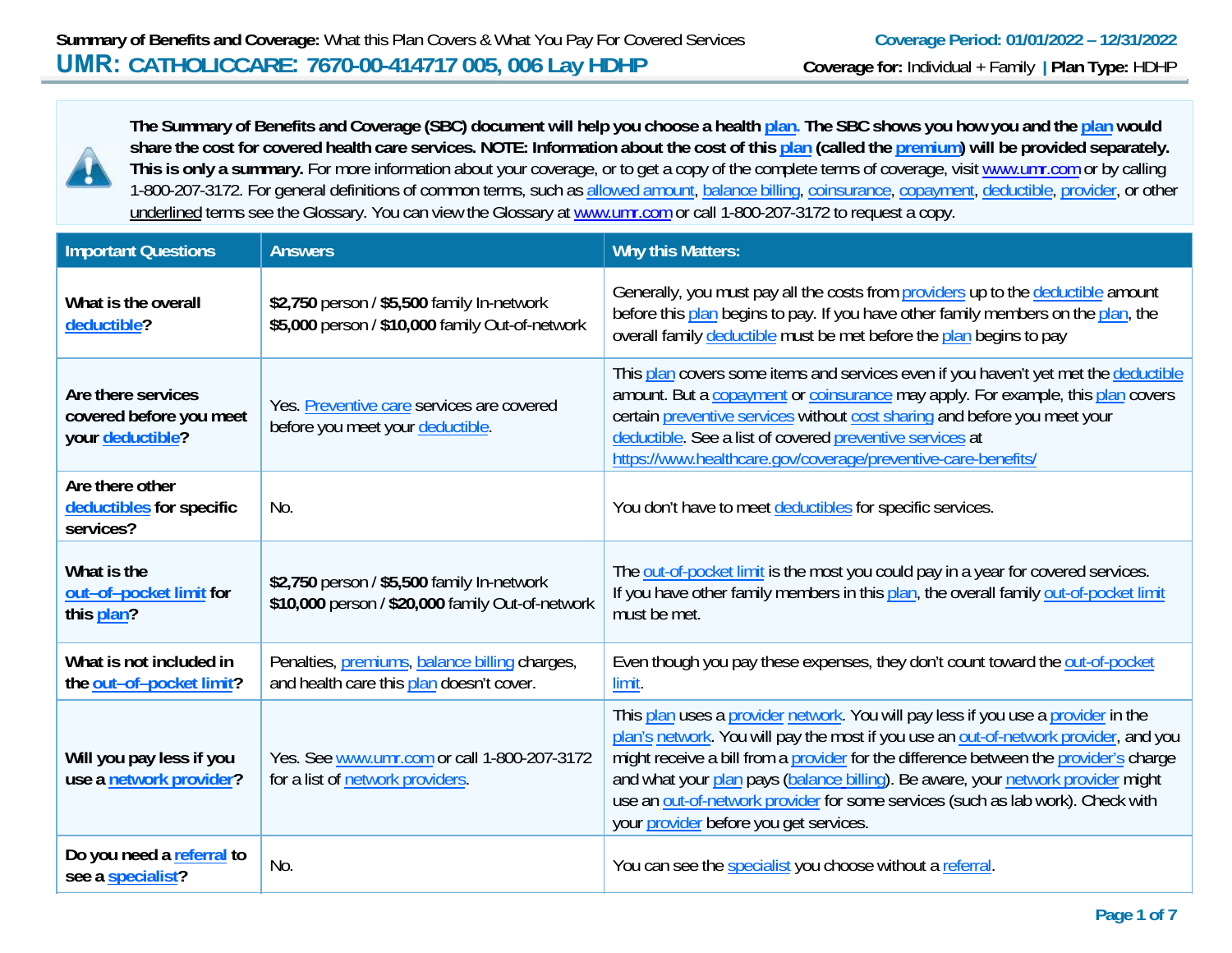

All copayment and coinsurance costs shown in this chart are after your deductible has been met, if a deductible applies.

| <b>Common</b>                                                   |                                                     | <b>What You Will Pay</b>               | Limitations, Exceptions, & Other          |                                                                                                                                                                      |  |
|-----------------------------------------------------------------|-----------------------------------------------------|----------------------------------------|-------------------------------------------|----------------------------------------------------------------------------------------------------------------------------------------------------------------------|--|
| <b>Medical Event</b>                                            | <b>Services You May Need</b>                        | In-network<br>(You will pay the least) | Out-of-network<br>(You will pay the most) | <b>Important Information</b>                                                                                                                                         |  |
| If you visit a<br>health care<br>provider's<br>office or clinic | Primary care visit to treat an injury<br>or illness | No charge                              | 40% Coinsurance                           | None                                                                                                                                                                 |  |
|                                                                 | <b>Specialist visit</b>                             | No charge                              | 40% Coinsurance                           | None                                                                                                                                                                 |  |
|                                                                 | Preventive care/screening/<br>immunization          | No charge; Deductible Waived           | Not covered                               | You may have to pay for services that<br>aren't preventive. Ask your provider if<br>the services you need are preventive.<br>Then check what your plan will pay for. |  |
| If you have a<br>test                                           | Diagnostic test (x-ray, blood work)                 | No charge                              | 40% Coinsurance                           | None                                                                                                                                                                 |  |
|                                                                 | Imaging (CT/PET scans, MRIs)                        | No charge                              | 40% Coinsurance                           | None                                                                                                                                                                 |  |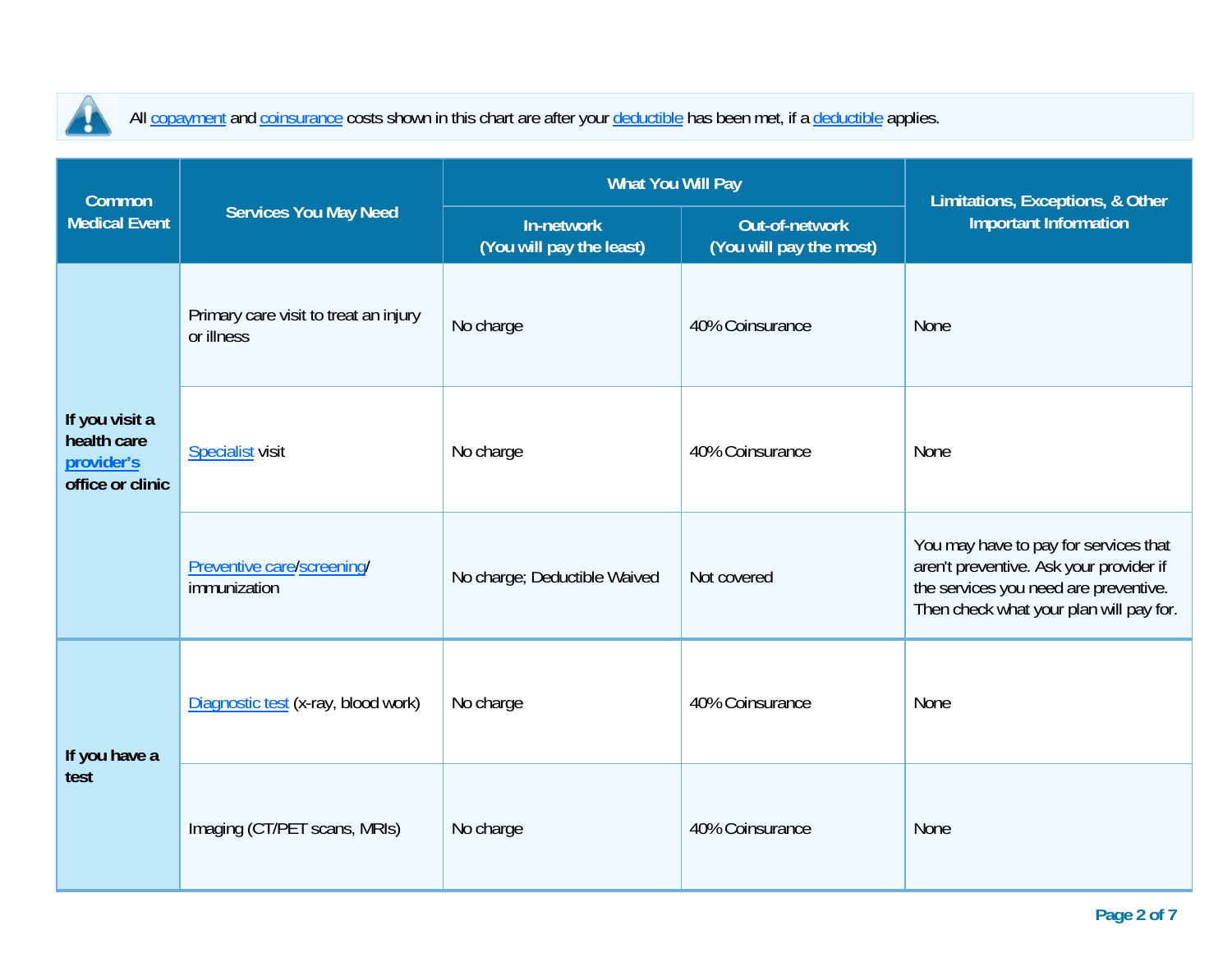| Common                                                  |                                                              | <b>What You Will Pay</b>               | Limitations, Exceptions, & Other                                                                                           |                                                                                                                                                 |  |
|---------------------------------------------------------|--------------------------------------------------------------|----------------------------------------|----------------------------------------------------------------------------------------------------------------------------|-------------------------------------------------------------------------------------------------------------------------------------------------|--|
| <b>Medical Event</b>                                    | <b>Services You May Need</b>                                 | In-network<br>(You will pay the least) | Out-of-network<br>(You will pay the most)                                                                                  | <b>Important Information</b>                                                                                                                    |  |
| If you need                                             | Tier 1<br>(generic and some brand-name)                      | No charge                              |                                                                                                                            | Deductible and Out-of-pocket limit<br>applies                                                                                                   |  |
| drugs to treat<br>your illness or<br>condition.<br>More | Tier 2 (preferred brand-name and<br>some generic)            | No charge                              | If you use a Non-Network<br>Pharmacy, you are<br>responsible for payment<br>upfront. You may be<br>reimbursed based on the | Covers up to a 34-day supply (retail);<br>35-90 day supply (mail order);<br>Covers up to a 30-day supply<br>(specialty)                         |  |
| information<br>about<br>prescription<br>drug coverage   | Tier 3 (nonpreferred brand-name<br>and nonpreferred generic) | No charge                              | lowest contracted amount,<br>minus any applicable<br>deductible or copayment<br>amount.                                    | You must pay the difference in cost<br>between a Generic drug and a Brand-<br>name drug, regardless of<br>circumstances, this difference is not |  |
| is available at<br>www.umr.com.                         | Tier 4 (specialty drugs)                                     | No charge                              |                                                                                                                            | applied to preferred brand-name<br>products in the high priced generic<br>strategy, until the Out-of-pocket is met                              |  |
| If you have<br>outpatient                               | Facility fee<br>(e.g., ambulatory surgery center)            | No charge                              | 40% Coinsurance                                                                                                            | None                                                                                                                                            |  |
| surgery                                                 | Physician/surgeon fees                                       | No charge                              | 40% Coinsurance                                                                                                            | <b>None</b>                                                                                                                                     |  |
|                                                         | <b>Emergency room care</b>                                   | No charge                              | No charge                                                                                                                  | In-network deductible applies to<br>Out-of-network benefits                                                                                     |  |
| If you need<br>immediate<br>medical<br>attention        | <b>Emergency medical transportation</b>                      | No charge                              | No charge                                                                                                                  | In-network deductible applies to<br>Out-of-network benefits;<br>\$25,000 Maximum benefit per<br>occurrence Ambulance air                        |  |
|                                                         | <b>Urgent care</b>                                           | No charge                              | 40% Coinsurance                                                                                                            | <b>None</b>                                                                                                                                     |  |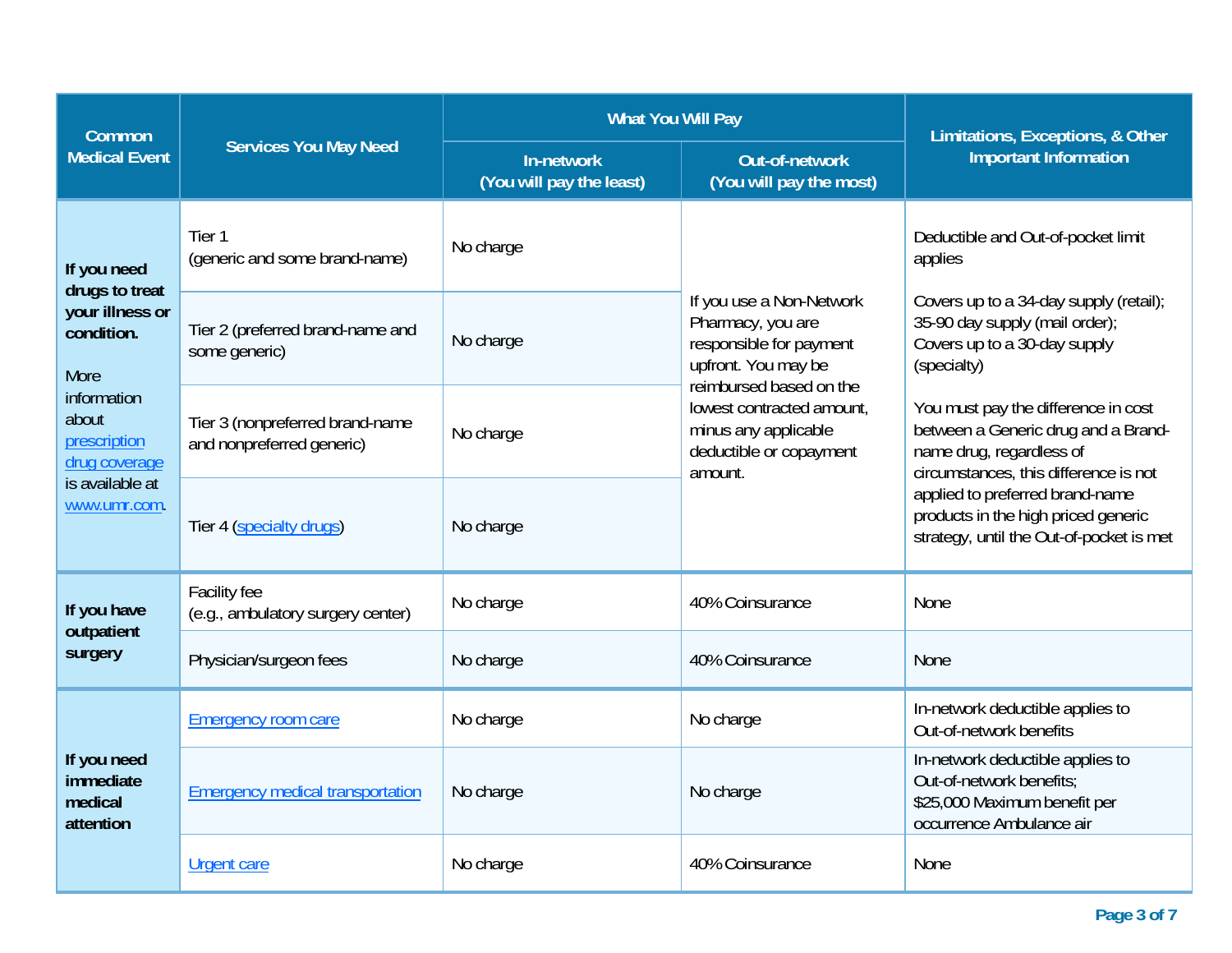| <b>Common</b>                                                                               |                                              | <b>What You Will Pay</b>               | Limitations, Exceptions, & Other          |                                                                                                                                                                                                                                                                  |  |
|---------------------------------------------------------------------------------------------|----------------------------------------------|----------------------------------------|-------------------------------------------|------------------------------------------------------------------------------------------------------------------------------------------------------------------------------------------------------------------------------------------------------------------|--|
| <b>Medical Event</b>                                                                        | <b>Services You May Need</b>                 | In-network<br>(You will pay the least) | Out-of-network<br>(You will pay the most) | <b>Important Information</b>                                                                                                                                                                                                                                     |  |
| If you have a                                                                               | Facility fee (e.g., hospital room)           | No charge                              | 40% Coinsurance                           | Preauthorization is required.                                                                                                                                                                                                                                    |  |
| hospital stay                                                                               | Physician/surgeon fee                        | No charge                              | 40% Coinsurance                           |                                                                                                                                                                                                                                                                  |  |
| If you need<br>mental health,<br>behavioral<br>health, or<br>substance<br>abuse<br>services | <b>Outpatient services</b>                   | No charge                              | 40% Coinsurance                           | Preauthorization is required for Partial<br>hospitalization.                                                                                                                                                                                                     |  |
|                                                                                             | Inpatient services                           | No charge                              | 40% Coinsurance                           | Preauthorization is required.                                                                                                                                                                                                                                    |  |
|                                                                                             | Office visits                                | No charge; Deductible Waived           | 40% Coinsurance                           | Cost sharing does not apply to certain<br>preventive services. Depending on the<br>type of services, deductible, copayment<br>or coinsurance may apply. Maternity<br>care may include tests and services<br>described elsewhere in the SBC (i.e.<br>ultrasound). |  |
| If you are<br>pregnant                                                                      | Childbirth/delivery professional<br>services | No charge                              | 40% Coinsurance                           |                                                                                                                                                                                                                                                                  |  |
|                                                                                             | Childbirth/delivery facility services        | No charge                              | 40% Coinsurance                           |                                                                                                                                                                                                                                                                  |  |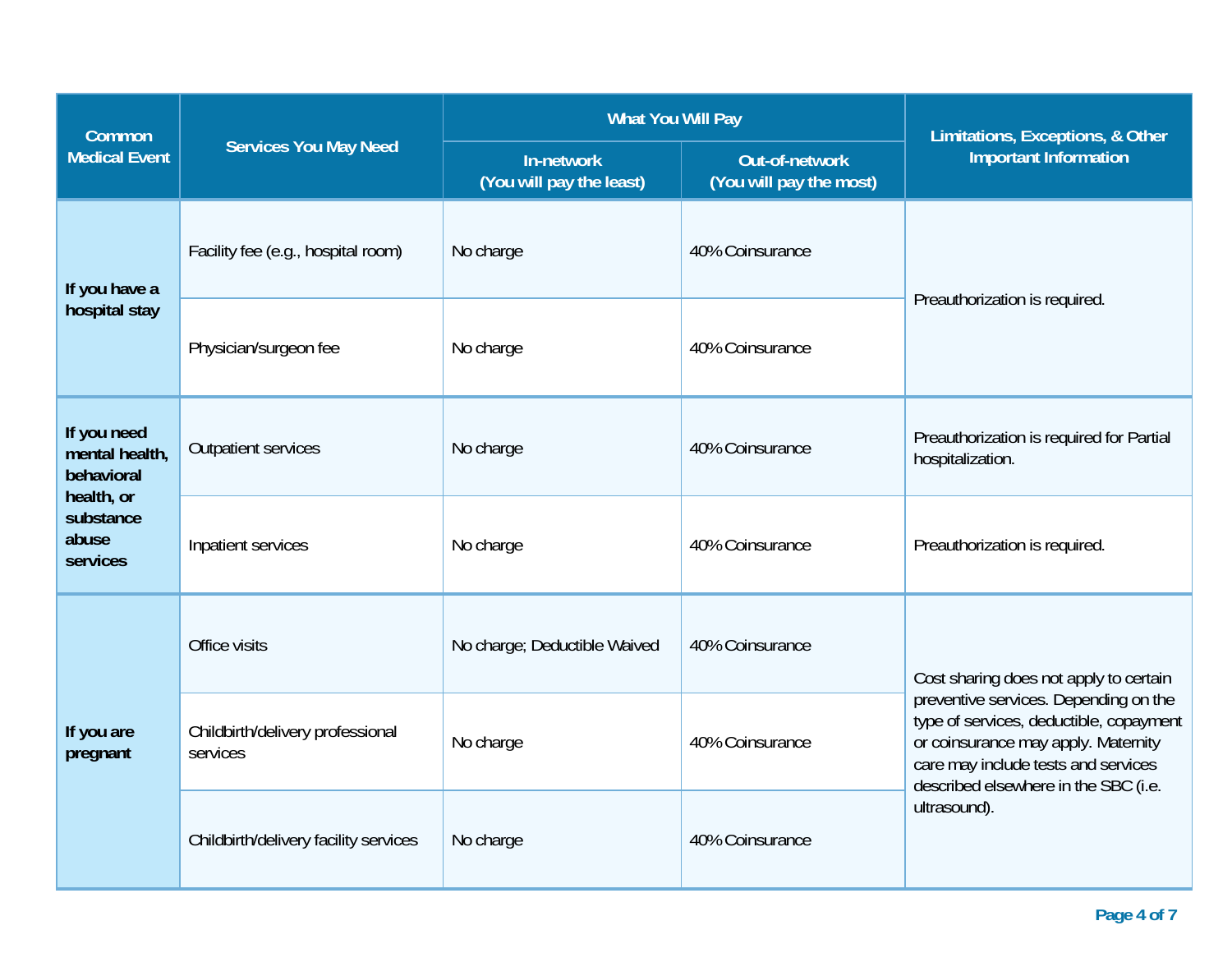| <b>Common</b>                                |                                                           | <b>What You Will Pay</b>               | Limitations, Exceptions, & Other                 |                                                                                                     |  |
|----------------------------------------------|-----------------------------------------------------------|----------------------------------------|--------------------------------------------------|-----------------------------------------------------------------------------------------------------|--|
| <b>Medical Event</b>                         | <b>Services You May Need</b>                              | In-network<br>(You will pay the least) | <b>Out-of-network</b><br>(You will pay the most) | <b>Important Information</b>                                                                        |  |
|                                              | Home health care                                          | No charge                              | 40% Coinsurance                                  | 100 Maximum visits per calendar year;<br>Preauthorization is required.                              |  |
|                                              | <b>Rehabilitation services</b>                            | No charge                              | 40% Coinsurance                                  | None                                                                                                |  |
| If you need<br>help<br>recovering or         | <b>Habilitation services</b>                              | No charge                              | 40% Coinsurance                                  | Habilitation services for learning<br>disabilities are not covered,                                 |  |
| have other<br>special health<br>needs        | Skilled nursing care                                      | Not covered                            | Not covered                                      | None                                                                                                |  |
|                                              | Durable medical equipment<br>No charge<br>40% Coinsurance |                                        |                                                  | Preauthorization is required for DME in<br>excess of \$500 for rentals or \$1,500 for<br>purchases. |  |
|                                              | Hospice service                                           | No charge                              | 40% Coinsurance                                  | None                                                                                                |  |
|                                              | Children's eye exam                                       | Not covered under health plan          | Not covered under health plan                    | None                                                                                                |  |
| If your child<br>needs dental<br>or eye care | Children's glasses                                        | Not covered under health plan          | Not covered under health plan                    | None                                                                                                |  |
|                                              | Children's dental check-up                                | Not covered under health plan          | Not covered under health plan                    | None                                                                                                |  |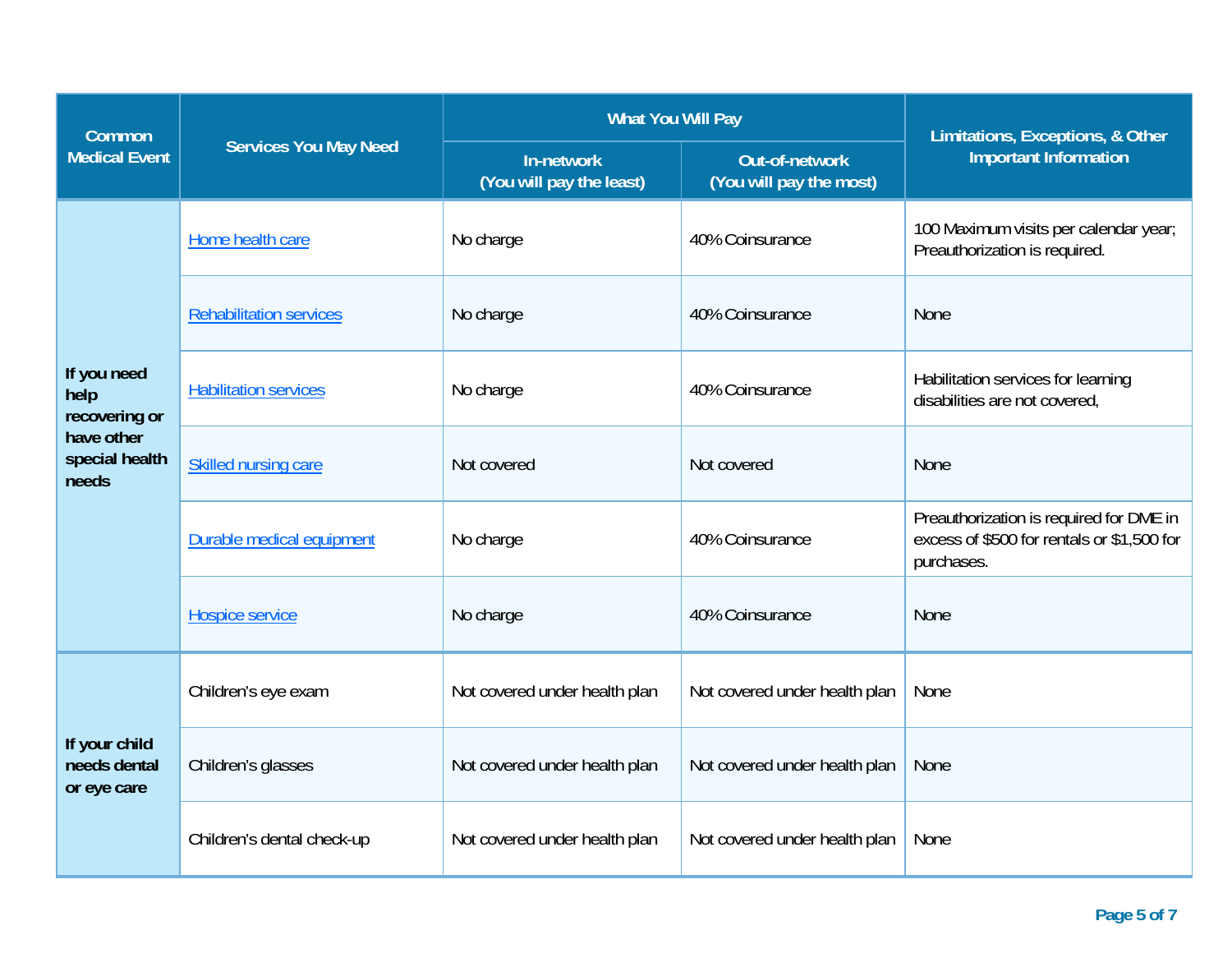**Excluded Services & Other Covered Services:** 

| Services Your Plan Does NOT Cover (Check your policy or plan document for more information and a list of any other excluded services.) |                       |                           |  |  |
|----------------------------------------------------------------------------------------------------------------------------------------|-----------------------|---------------------------|--|--|
| Acupuncture                                                                                                                            | Infertility treatment | Routine eye care (Adult)  |  |  |
| • Cosmetic surgery                                                                                                                     | Long-term care        | Routine foot care         |  |  |
| Dental care (Adult)                                                                                                                    | Private-duty nursing  | Weight loss programs      |  |  |
| Hearing aids                                                                                                                           | Contraceptives        | <b>Elective Abortions</b> |  |  |
| Other Covered Services (Limitations may apply to these services. This isn't a complete list. Please see your plan document.)           |                       |                           |  |  |

| cessarv <sup>,</sup><br>Bariatric<br>dically<br>rrN<br>$\sim$<br>me<br><br>uu<br>. | care<br>onractic u.u.<br>. uu | th.<br>outside<br>traveling<br>∩r<br>181 <sup>h</sup><br>∧l∩'<br>ו∩מ≏<br>$\cdots$<br>.<br>спю<br>uuu<br>$\cdots$<br>,,<br>.<br>.<br>. v.v |
|------------------------------------------------------------------------------------|-------------------------------|-------------------------------------------------------------------------------------------------------------------------------------------|

Your Rights to Continue Coverage: There are agencies that can help if you want to continue your coverage after it ends. The contact information for those agencies is U.S. Department of Health and Human Services, Center for Consumer Information and Insurance Oversight, at 1-877-267-2323 x61565 or www.cciio.cms.gov. Other coverage options may be available to you too, including buying individual insurance coverage through the Health Insurance Marketplace. For more information about the Marketplace, visit www.HealthCare.gov or call 1-800-318-2596.

Your Grievance and Appeals Rights: There are agencies that can help if you have a complaint against your plan for a denial of a claim. This complaint is called a grievance or appeal. For more information about your rights, look at the explanation of benefits you will receive for that medical claim. Your plan documents also provide complete information on how to submit a claim, appeal, or a grievance for any reason to your plan. Additionally, a consumer assistance program may help you file your appeal. A list of states with Consumer Assistance Programs is available at www.HealthCare.gov and http://cciio.cms.gov/programs/consumer/capgrants/index.html.

**Does this plan Provide Minimum Essential Coverage? Yes**

Minimum Essential Coverage generally includes plans, health insurance available through the Marketplace or other individual market policies, Medicare, Medicaid, CHIP, TRICARE, and certain other coverage. If you are eligible for certain types of Minimum Essential Coverage, you may not be eligible for the premium tax credit.

## **Does this plan Meet the Minimum Value Standard? Yes**

If your plan doesn't meet the Minimum Value Standards, you may be eligible for a premium tax credit to help you pay for a plan through the Marketplace.

*To see examples of how this plan might cover costs for a sample medical situation, see the next section.*